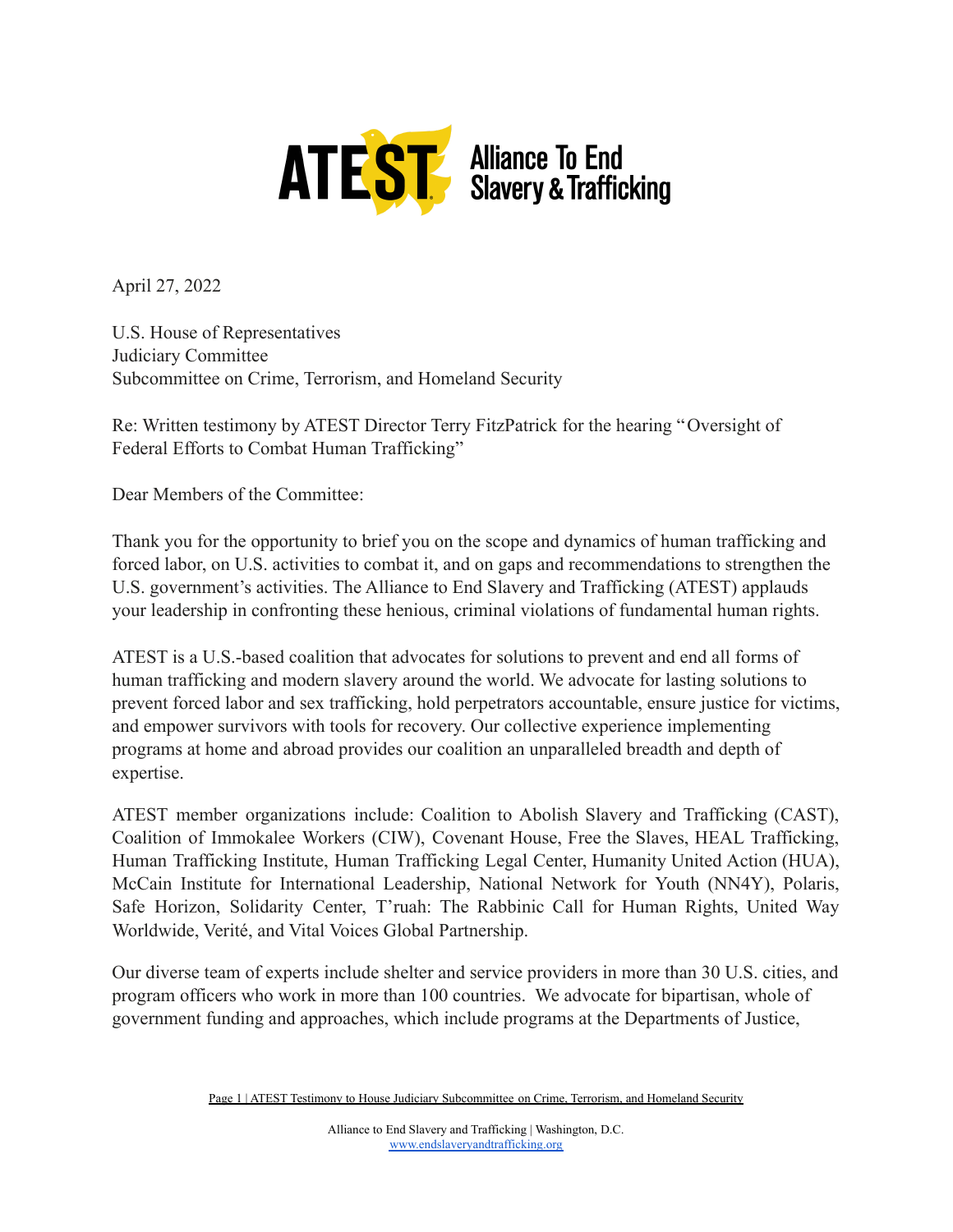Homeland Security, Labor, Education, Health and Human Services, State, Treasury, the U.S. Trade Representative and the U.S. Agency for International Development.

I suggest that you think of human trafficking and forced labor not only as crimes, but as the results of violations of human rights, civil rights, child rights, women's rights, worker rights and migrant rights. Trafficking is an unfair trade practice, it is a tool of repression, it is a result of racial, ethnic, class and religious discrimination, and it undermines economic development. By combating human trafficking, we seek to directly confront those societal problems. And in turn, by addressing those root causes, we help reduce the vulnerabilities that make people easier targets for traffickers. ATEST advocates for breaking the cycle of exploitation through holistic, systemic change. It's not only the right thing to do, it's the smart thing to do. Policing this crime in one tool to do that, but not the only one.

Human trafficking and forced labor are happening everywhere, in every state (and quite possibly in every congressional district at some point or another), as well as in every country. Here are the global estimates from the United Nations: 21 million people in forced labor in mines, farms, factories, hotels, restaurants, construction sites, fishing boats, private homes and prisons; 4 million people are trapped in forced commercial sex work; roughly 60 percent of victims are women and girls, 25 percent are under age 18, and 23 percent are outside their home country.<sup>1</sup> There are no reliable statistics for prevalence inside the U.S.

There are two major legislative issues before the 117th Congress: reauthorization of the Trafficking Victims Protection Act (TVPA), and appropriations for federally-funded anti-trafficking programs.

At this writing, three bills have been introduced covering different aspects of the TVPA reauthorization. One bill is in the House: H.R. 6552 (our thanks to Representatives Bass, Smith and McCaul as original cosponsors). It has passed the House Foreign Affairs Committee and been referred to the House Judiciary Committee for consideration. There are two bills in the Senate: S. 3946 and S. 3949. They have been referred to the Senate Judiciary Committee. A fourth and final bill is expected in the Senate this week, which will be referred to the Senate Foreign Relations Committee.

ATEST supports these bills and urges you to enact them. These bills will reauthorize hundreds of millions of dollars in spending on anti-trafficking programs over the next five years throughout the federal government. They include many policy provisions that advance the fight against traffickers:

<sup>1</sup> [https://www.ilo.org/wcmsp5/groups/public/@dgreports/@dcomm/documents/publication/wcms\\_575479.pdf](https://www.ilo.org/wcmsp5/groups/public/@dgreports/@dcomm/documents/publication/wcms_575479.pdf)

Page 2 | ATEST Testimony to House Judiciary Subcommittee on Crime, Terrorism, and Homeland Security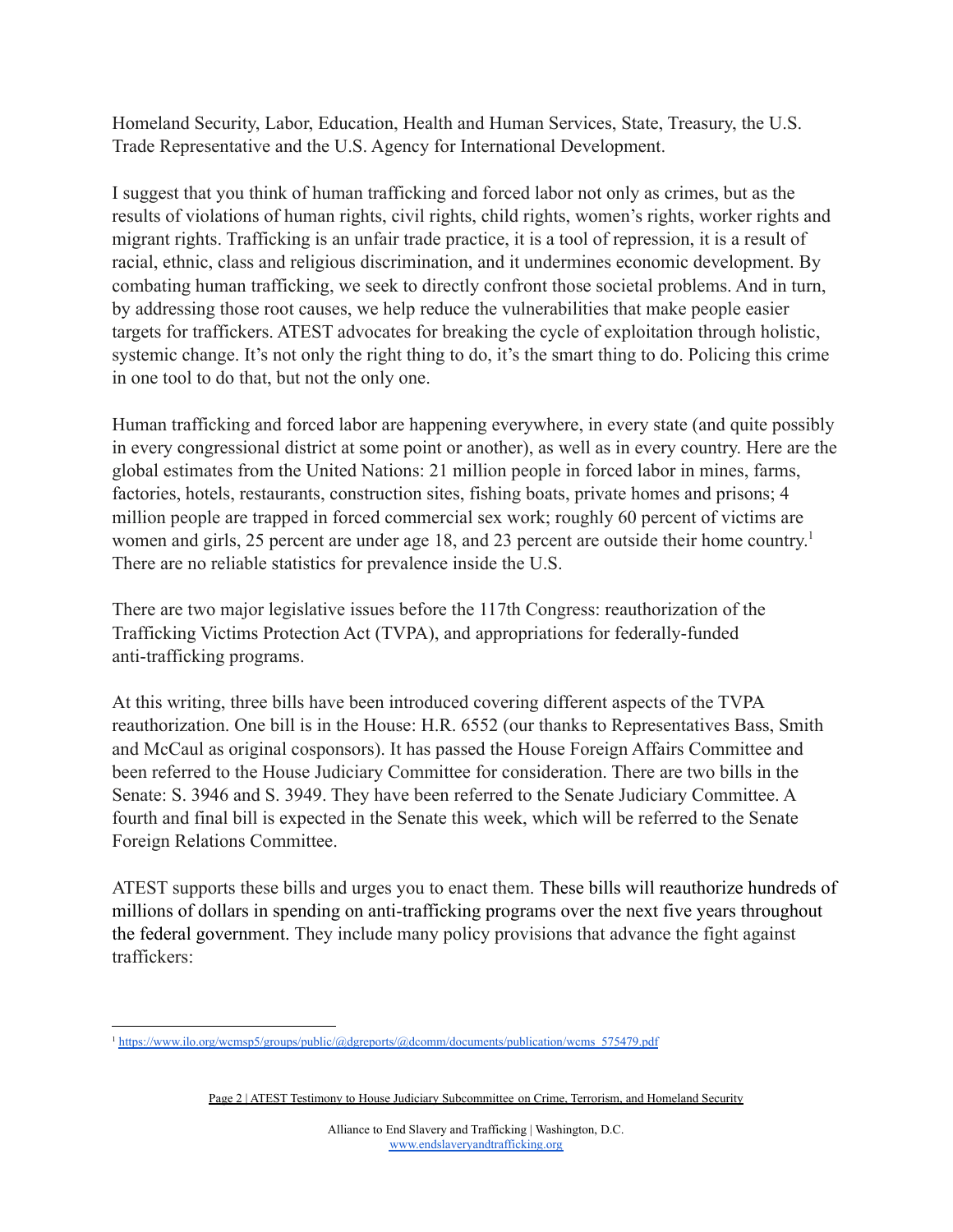- Many provisions have been broadened to include a focus on both labor and sex trafficking, including the creation of dedicated labor trafficking investigation teams at the Departments of Justice and Homeland Security and dedicated funding to enforce the United States prohibition on importing goods tainted by forced or child labor
- The integration of counter-trafficking strategies into all foreign aid programs run by the U.S. Agency for International Development, and a provision to ensure the U.S. champions the inclusion of trafficking assessments and mitigation in loans by multilateral development banks to countries with weak anti-trafficking track records
- Stronger protection for domestic workers brought to the U.S. by foreign diplomats and staffers of international organizations such as the U.N. and World Bank
- Creation of a national research agenda on trafficking prevention strategies, and creation of a GAO study on the accessibility of mental health and substance use treatment for survivors
- Updated rules to prohibit forced labor in U.S. government contracts, and federal travel preference guidelines for hotels with zero tolerance policies for trafficking
- Mandatory anti-trafficking training for all federal employees, prohibition of retaliation against a trafficking survivor or witnesses in a trafficking case, and creation of multidisciplinary teams at the FBI to ensure proper support services are available during investigations
- Continuation of the toll-free National Human Trafficking Hotline and the U.S. Advisory Council on Human Trafficking, which provides expertise to federal agencies from human trafficking survivor-advocates
- Easing barriers to ensure survivors can get identification documents, and new rules to ensure traffickers can't avoid paying damages to survivors by filing bankruptcy

The second major issue before the 117th Congress is appropriations to fund programs run by the federal government and to award grants to civil society organizations that implement programs throughout the U.S. and around the world. Human trafficking generates approximately \$150 billion in illicit profits each year. <sup>2</sup> Fighting a problem of this scale requires significant investments by the U.S. government. ATEST's Fiscal Year 2023 appropriations request is \$1.3 billion<sup>3</sup>, which includes specific recommendations for the Departments of Justice and Homeland Security, along with other departments. We urge you to support robust funding for anti-trafficking programs.

The U.S. has built one of the strongest anti-trafficking responses of any country in the world. Programs throughout the federal infrastructure work on the 3-P model of prevention, prosecution and protection. There is coordination at the White House level. The U.S. prohibits the importation of goods tainted by forced or child labor and the expenditure of tax dollars for tainted goods in federal programs or contracts. The U.S. has established global benchmarks for governmental action and evaluates more than 150 countries each year on their efforts in the State

<sup>&</sup>lt;sup>2</sup> [https://www.ilo.org/global/publications/ilo-bookstore/order-online/books/WCMS\\_243391/lang--en/index.htm](https://www.ilo.org/global/publications/ilo-bookstore/order-online/books/WCMS_243391/lang--en/index.htm)

<sup>&</sup>lt;sup>3</sup> <https://endslaveryandtrafficking.org/atest-advocates-for-1-3-billion-in-federal-funding-to-combat-human-trafficking-and-its-root-causes/>

Page 3 | ATEST Testimony to House Judiciary Subcommittee on Crime, Terrorism, and Homeland Security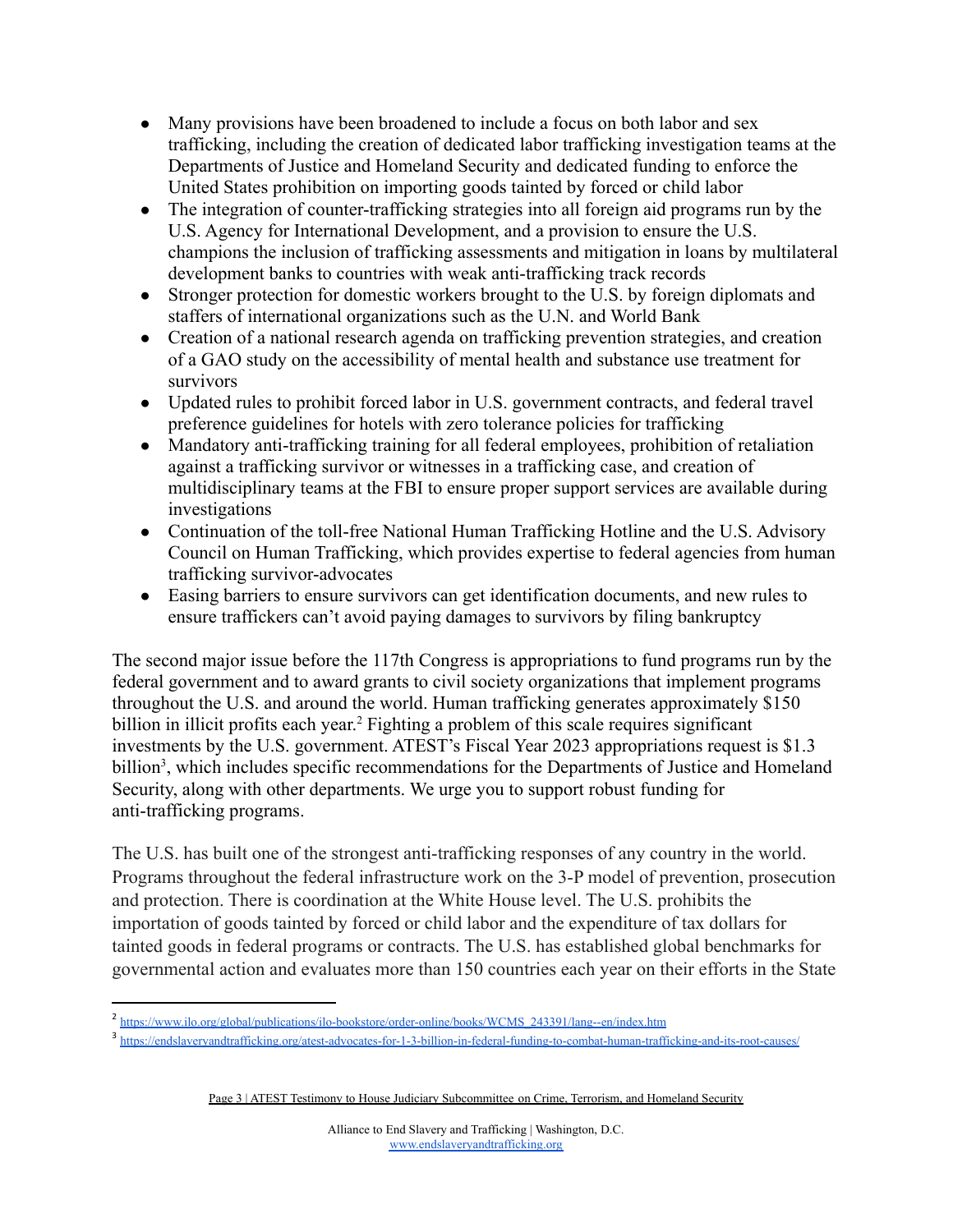Department's Trafficking in Persons (TIP) Report.<sup>4</sup> The U.S. provides aid to governments and civil society organizations in the U.S. and throughout the world to conduct front-line anti-trafficking work.

However, we don't always live up to our own standards. For the years 2019 and 2020 ATEST has questioned the State Department's Tier 1 top ranking for the U.S. in the TIP report because of declining prosecutions, decreased protection for survivors, reduced prevention efforts and harmful policies that increased vulnerability and deterred many victims from seeking help.<sup>5</sup> These findings are the U.S. government's own assessment of its trafficking program performance in the TIP report. We question if other countries would receive a Tier 1 ranking with that record, and urge the U.S. to apply the same rigorous scrutiny to itself that it applies to other countries.

ATEST has specific recommendations on current gaps and shortcomings in the U.S. trafficking anti-trafficking response:

- Prevalence study: You can't cure what you can't count, Congress needs to know the true scope and dynamics of the problem to develop effective legislative responses and the American public has a right to know that investments of tax dollars are generating results that impact their own local communities. The Justice Department was mandated with developing prevalence methodologies in the 2018 reauthorization of the TVPA, but it has not yet been done.
- Victim-centered Protocol: Too often law enforcement agents arrest trafficking victims for crimes they have been forced to commit as a result of their trafficking. This is especially true in sex work raids, but can happen in circumstances involving weapons, narcotics and gang activity. Traffickers also avoid liability by forcing existing victims to recruit new victims into ongoing trafficking rings, which can result in victims of human trafficking being prosecuted as traffickers themselves. As well, law enforcement agencies don't often have referral systems in place for shelters or trauma counseling, or have multi-disciplinary teams involved during investigations, field operations or prosecutions to protect survivor rights and provide support for trafficking victims. The traumatization caused by these arrests and prosecutions only exacerbates the trauma from the underlying trafficking experience, and does not make our communities safer or mitigate human trafficking. The Justice Department was mandated with developing protocol in the 2018 reauthorization of the TVPA, but it has not yet been done.
- Criminal Records: House and Senate offices are working to reintroduce the Trafficking Survivors Relief Act to allow courts to vacate federal convictions and expunge arrest

<sup>&</sup>lt;sup>4</sup> <https://www.state.gov/trafficking-in-persons-report/>

<sup>&</sup>lt;sup>5</sup> <https://endslaveryandtrafficking.org/2021-tip-report-u-s-tier-one-ranking-questioned/>

Page 4 | ATEST Testimony to House Judiciary Subcommittee on Crime, Terrorism, and Homeland Security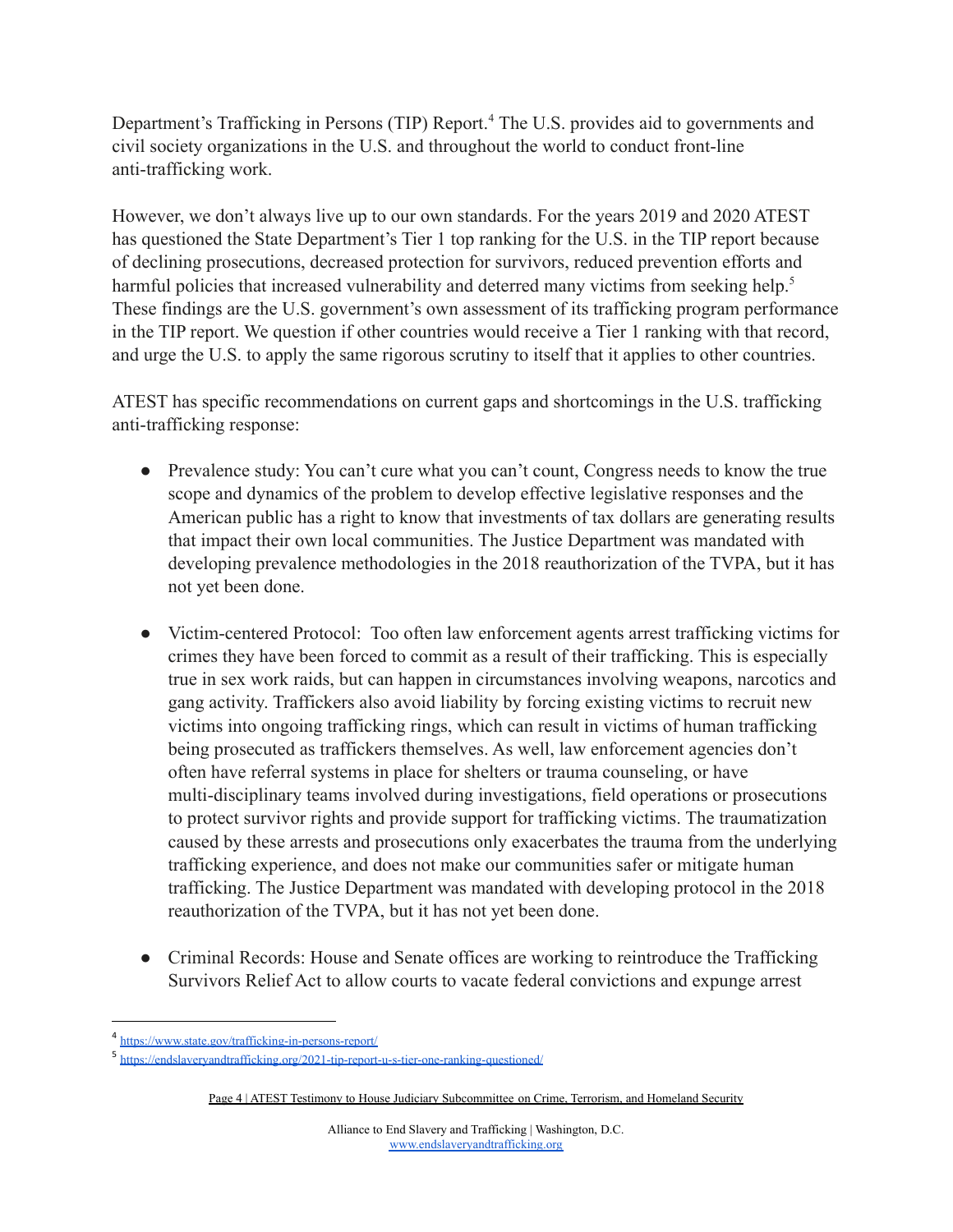records for crimes a trafficking victim was forced to commit, so these records don't harm their chances of rebuilding successful lives. Criminal records are particularly harmful to those applying for immigration status as a victim of human trafficking. All victims of human trafficking face significant obstacles to their self-empowerment and recovery when burdened with criminal records, including inability to secure employment, sustainable and affordable housing, custody of children, and more. Most states (46) have some version of a law that allows victims of human trafficking to clear all or part of their criminal record as it relates to crimes they were forced to commut during their trafficking. It's time for the federal government to pass a federal vacatur bill so we expand criminal record relief to all those who need it most. Once introduced, federal vacature legislation will come to this subcommittee for consideration.

- Continued Enforcement of the Tariff Act and Beginning Enforcement of the Uyghur Forced Labor Prevention Act (UFLPA):<sup>6</sup> We've seen substantial progress in the issuance of Withhold Release Orders (WROs) by Department of Homeland Security Customs and Border Protection investigators. These orders block specific shipments of goods tainted by forced or child labor. ATEST urges Congress to fund continued robust enforcement of this important tool to ensure that cheap goods produced through forced labor overseas do not undercut U.S. businesses at home. ATEST applauds passage by the 117th Congress of the transformative approach embodied in the UFLPA, which presumes goods from Xinjiang Province in China are tainted until proven otherwise. Oversight of DHS implementation of the new law will be critical, including a key determination that it is not possible for a Xinjiang manufacturer under current repressive conditions to make a credible assertion that their product is free of forced labor. As well, DHS needs to work carefully to prevent transshipment of goods through third countries.
- Greater Oversight Transparency of the Federal Acquisition Regulation Prohibiting Forced Labor in Government Contracts: The U.S. government is the largest single consumer of goods and services in the world, and standards have been created to prohibit tax dollars from being used to procure products tainted by forced labor. However, enforcement should be strengthened to include the formal establishment of trafficking compliance officers at all federal agencies; the publication of reports that include the number of investigations, number of contracts terminated, number of contractors debarred, and other steps to ensure rules are being rigorously implemented. Congress must ensure that violations are referred to the Department of Justice for enforcement action when needed.
- Regulation of Foreign Labor Recruiters: Globally, half of all trafficking victims are estimated to be victims of debt bondage.<sup>7</sup> International labor recruitment is a loosely regulated field, allowing traffickers posing as legitimate recruiters to trick those looking

<sup>6</sup> <https://www.congress.gov/bill/117th-congress/house-bill/1155/text>

<sup>7</sup> [https://www.ilo.org/wcmsp5/groups/public/@dgreports/@dcomm/documents/publication/wcms\\_575479.pdf](https://www.ilo.org/wcmsp5/groups/public/@dgreports/@dcomm/documents/publication/wcms_575479.pdf)

Page 5 | ATEST Testimony to House Judiciary Subcommittee on Crime, Terrorism, and Homeland Security